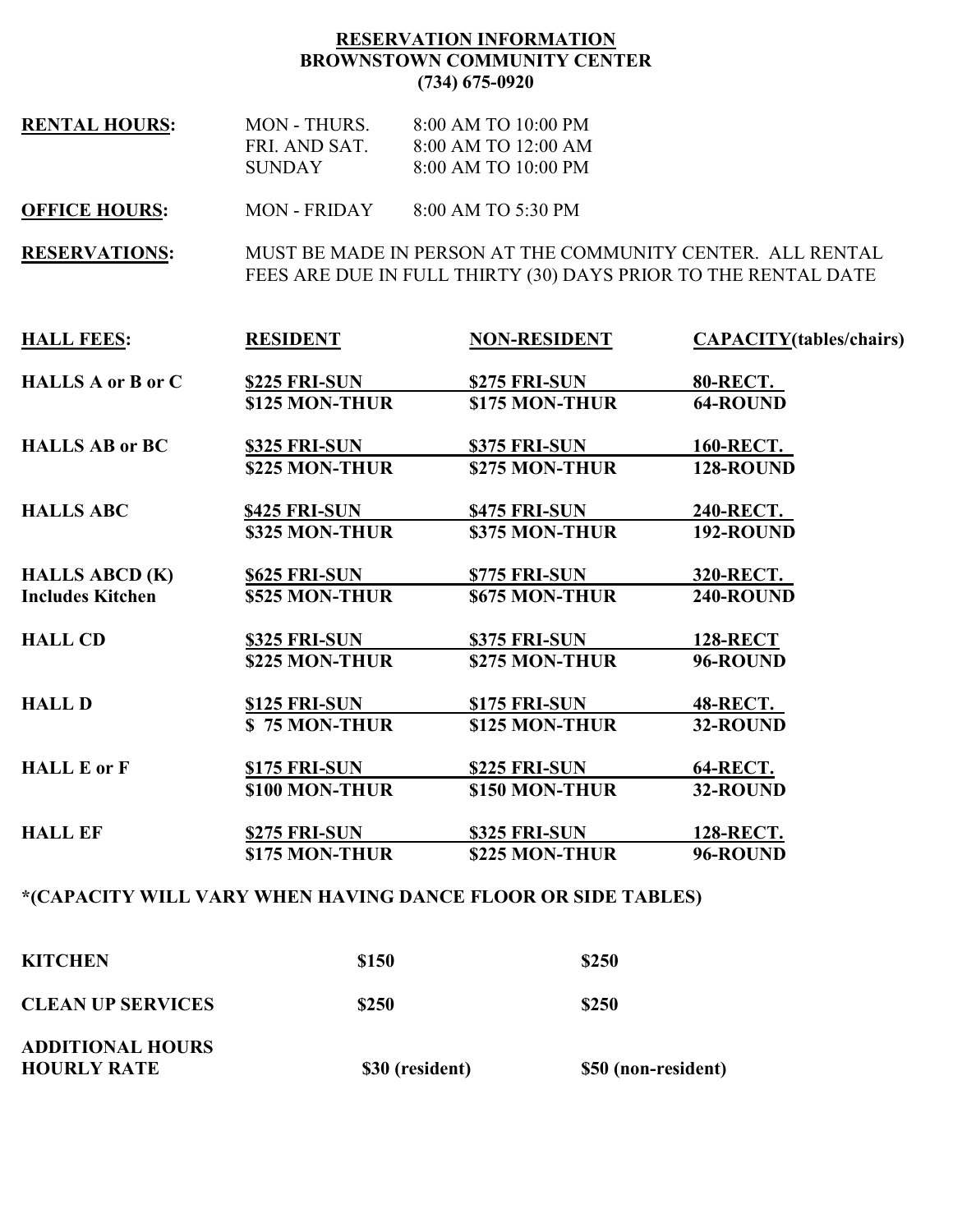# \*RENTAL FEES ARE FOR UP TO EIGHT (8) CONSECUTIVE HOURS. ADDITIONAL HOURS MAY BE ADDED FOR AN ADDITIONAL FEE. ADDITIONAL HOURS MUST BE PURCHASED (30) DAYS PRIOR TO RENTAL DATE. NO HOURS MAY BE ADDED THE DAY OF RENTAL.

## SECURITY DEPOSIT SECURITY DEPOSIT FOR (1) ROOM RENTAL IS \$100; SECURITY DEPOSIT FOR (2) OR MORE ROOMS IS \$250

CANCELLATION: IF RENTAL IS CANCELED SIX (6) MONTHS PRIOR TO THE EVENT, ALL FEES WILL BE REFUNDED. ALL CANCELLATIONS LESS THAN SIX (6) MONTHS PRIOR TO THE EVENT WILL FORFEIT ALL FEES UNLESS APPROVED BY OFFICE STAFF.

#### BROWNSTOWN TOWNSHIP COMMUNITY CENTER REGULATIONS

- Reservations for use of the Community Center must be made by an adult, age 21 or over. It will be the responsibility of the reserving party to ensure that discipline and building regulations are enforced. Failure to adhere to building regulations may result in termination of rental.
- The fees set forth shall be payable thirty (30) days prior to the event.
- In addition to rental fees, a hall security deposit shall be mandatory from all individuals and organizations upon application. These security deposits must be paid in full at the time of application. Applications submitted without payment of deposits shall not secure rental dates and will not be accepted. Such deposit shall be forfeited for that particular date, we will refund your deposit in full. Such deposit may also be used for expenses due to damage or breakage to the building or equipment.
- All persons using the Community Center must wear shoes and shirts when in the building.
- Applications for reserving the Community Center must be made in person at the Recreation Department.
- Such activities shall be limited to building Fire Code capacities.
- Groups planning to serve refreshments or food or who need special arrangements must include this information at the time of application and only such articles as requested and approved at the time of application will be considered management responsibility.
- Following each such event, an inspection of the halls/Community Center shall be made by staff at which time it shall be determined whether any damage has been done to the building and/or its contents. If there has been such damage or if extraordinary expenses are incurred, all or a portion of the deposit may be used; thereafter, such deposit or remaining portion of the deposit will be returned.
- At the discretion of the management, an additional charge may be assessed whenever the building is kept open beyond normal operating hours.
- Rental rates are for a period of no more than eight (8) consecutive hours. Additional hours may be reserved at least 30 days prior to rental date, for an additional hourly fee.